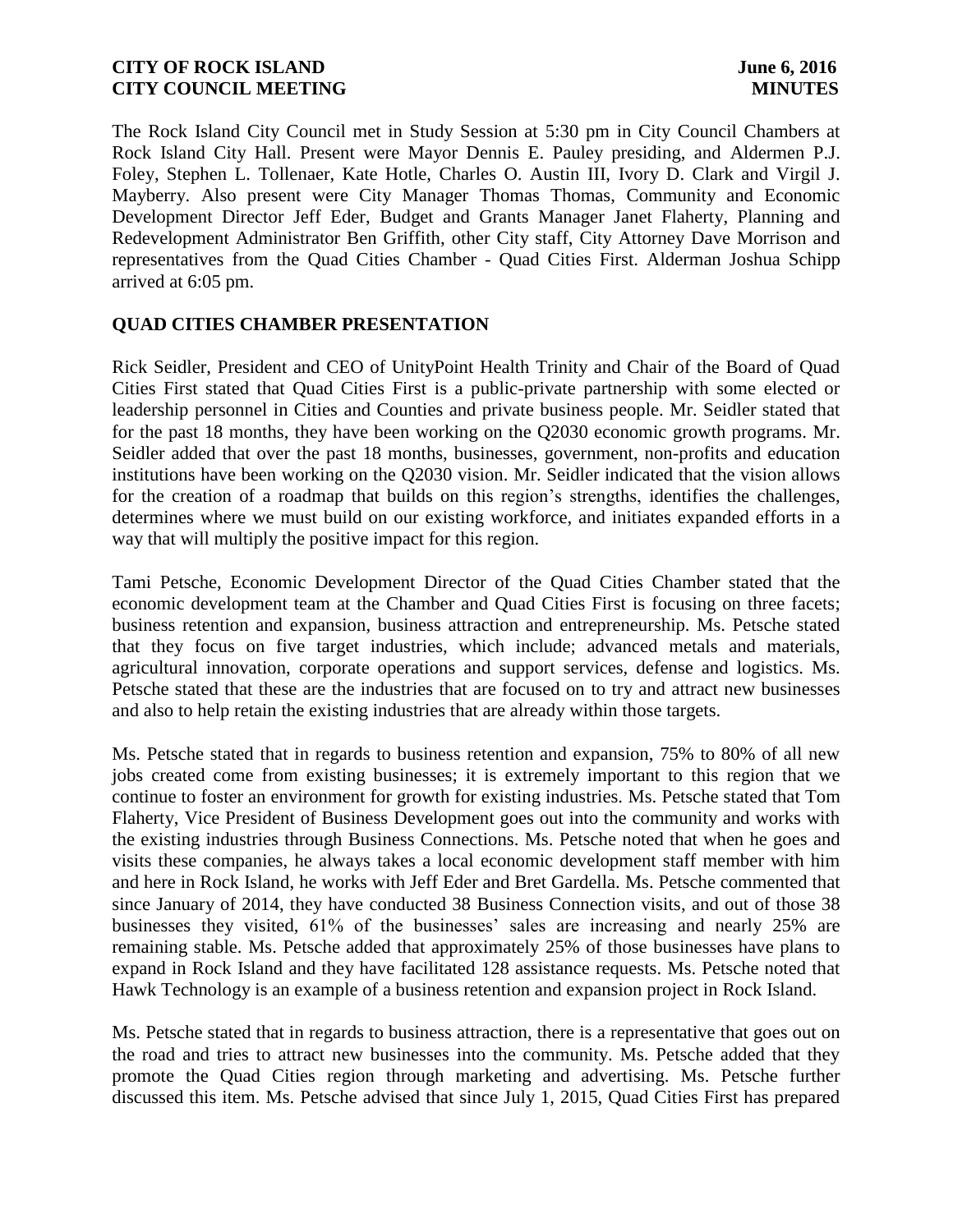31 proposals to companies that were interested in looking at the Quad Cities region, and the City of Rock Island was eligible to answer to 13 of those proposals, and out of those 13, two proposals were submitted for the City of Rock Island. Ms. Petsche commented that it is not uncommon that the Chamber is not able to submit all of the proposals all of the time because there is a lack of inventory in the region; sites and buildings are a challenge. Ms. Petsche further discussed this item.

Ms. Petsche indicated that in CY2015, the Quad Cities region reported \$375.8 million dollars in planned or completed new investments within the region and that represents 1,100 jobs. Ms. Petsche added that out of those 21 projects, four were in the City of Rock Island. It was noted that those four projects represented \$42 million dollars in new investment and 110 jobs.

Council discussed Ms. Petsche's portion of the presentation as it related to attracting businesses to the area in terms of sites, buildings, workforce readiness and marketing.

Mr. Curt Burnett, Executive Director of the Manufacturing and Innovation Hub stated that the Hub is an extension of the economic development activities. Mr. Burnett discussed how to create an industry sector focus. Mr. Burnett advised that they are working on individual outreach to companies to help them create projects and connect them to existing assets. Mr. Burnett indicated that there are over 40 agencies and services in this region that are focused on supporting manufacturers. Mr. Burnett stated that they are also working on regional activities and they are putting together a digital ready strategy as well as a technology roadmap. Mr. Burnett discussed diversification as it related to business growth and the manufacturing hub. Mr. Burnett stated that they want people to be excellent, focus on technology and compete and create a competitive advantage and that is what the Hub is all about.

Mr. Burnett indicated that they qualified for an Office of Economic Adjustment grant and they are the co-beneficiaries of \$5.5 million dollars that was granted by the State of Illinois. Mr. Burnett added that half of those funds will be spent to support the Quad Cities and Hub activities. Mr. Burnett commented that they benefited from sequestration and they will use it to put the processes, skills and services in place to create a manufacturing and DoD sector focus.

Council discussed Mr. Burnett's portion of the presentation as it related to the Rock Island Arsenal and BRAC. Quad Cities Chamber President Tara Barney stated that when they were in Washington D.C., they were told that the Hub is a powerful initiative that shows a strong relationship between JMTC on the Arsenal and the Quad Cities community.

Ms. Barney commented that the  $Q2030$  kick-off will be held on June  $30<sup>th</sup>$  at Modern Woodmen Park.

Council and Ms. Barney further discussed the presentation as it related to business retention and expansion and business attraction concerning the City of Rock Island. Council also discussed memberships and non-memberships in regards to the Quad Cities Chamber.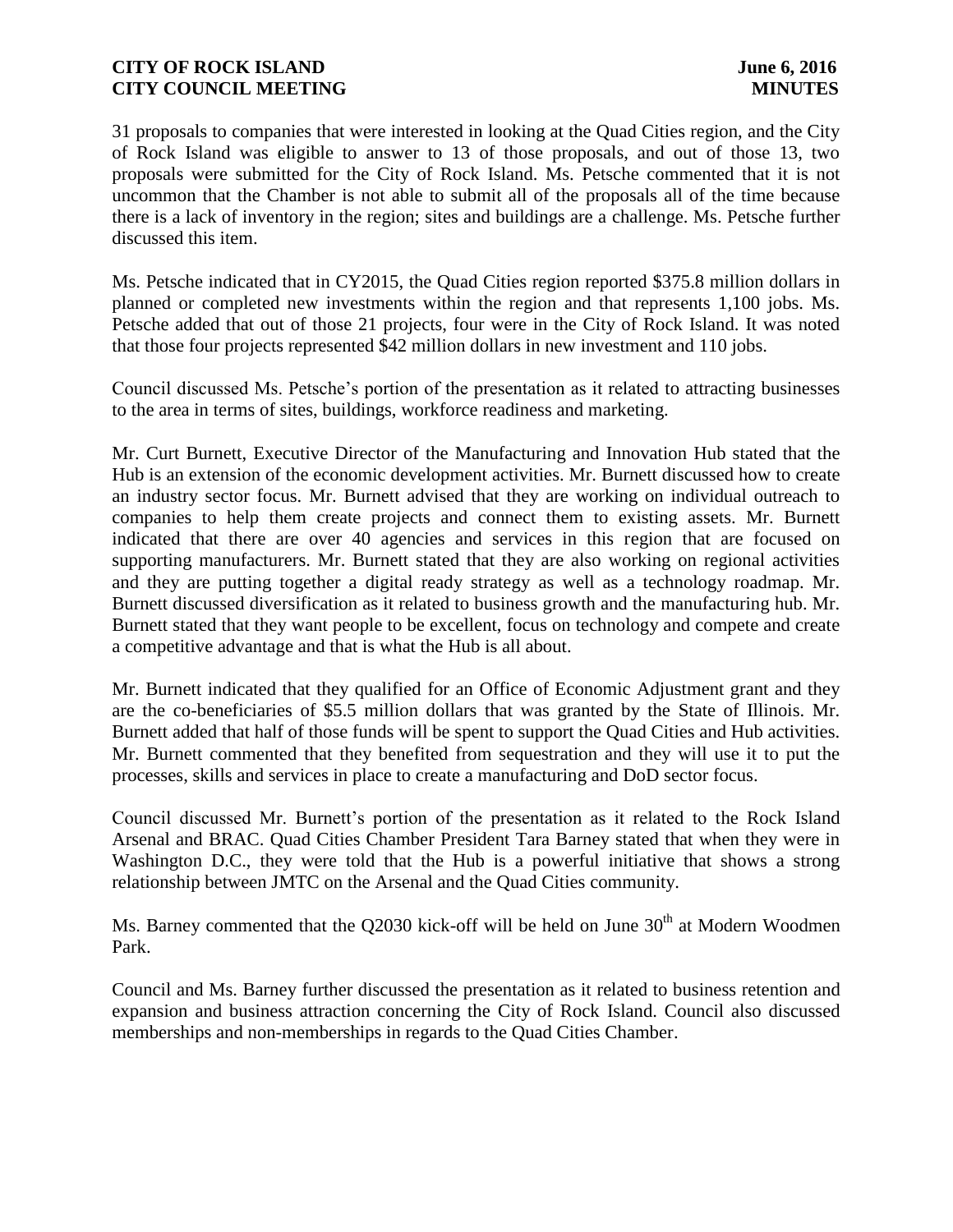### **CDBG DISCUSSION**

Community and Economic Development Director Jeff Eder stated that Janet Flaherty, Budget and Grants Manager will review the CDBG program.

Ms. Flaherty advised that the Community Development Block Grant is a grant administered by HUD and the regional office is located in Chicago, IL. Ms. Flaherty stated that HUD's three objectives are to benefit low and moderate-income citizens; aid in the prevention or elimination of blight; and meeting a need having a particular urgency. Ms. Flaherty commented that the City has been an entitlement community for 39 years and the entitlement status is due to being a principal city of a Metropolitan Statistical Area (MSA) along with Moline and Davenport. Ms. Flaherty indicated that the City receives funds directly from HUD instead of through the competitive State process.

Ms. Flaherty discussed funding amounts as it related to the decrease in Community Development Block Grant (CDBG) funds. Ms. Flaherty indicated that between April of 2012 and March of 2017, the funding ranged from \$900,000.00 to \$964,000.00. Ms. Flaherty added that from 1994 to 2002 those levels of funding were much more substantial; the funding received was between \$1.5 to \$1.6 million dollars. Ms. Flaherty stated that the funds have decreased and they will continue to decrease. Ms. Flaherty commented that for the next application cycle, they are looking at about \$910,000.00.

Ms. Flaherty advised that the process for allocating the CDBG funds involves City staff, the general public, the Citizen's Advisory Committee and the City Council. Ms. Flaherty indicated that the applications will be available on June  $13<sup>th</sup>$  and the allocation policies will also be on the Agenda at that time for Council approval. Ms. Flaherty further discussed the CDBG schedule and process.

Next, Ms. Flaherty discussed the Citizen's Advisory Committee. Ms. Flaherty commented that the committee is made up of Rock Island citizens that are appointed by the Mayor for three year terms. Ms. Flaherty advised that the committee's role is to review the applications and provide recommendations to Council. Ms. Flaherty added that the CAC is in need of members; currently there are only four members of a 12 member committee. Ms. Flaherty encouraged Council to recommend some individuals for the committee.

Ms. Flaherty stated that the Consolidated Plan is a five year plan that states the City's needs and priorities for the CDBG funds and the upcoming cycle is the  $5<sup>th</sup>$  and final year of the current plan. Ms. Flaherty advised that the City of Rock Island's top five priorities include; promoting, increasing and maintaining homeownership; providing safe, affordable and decent housing to renters; economic development, revitalization and job creation; transitional and permanent support housing and service; and non-homeless persons with special needs. Ms. Flaherty also discussed the eligible uses of the funds, which include; acquisition, disposition, clearance and/or relocation; administration and planning, which is capped at 20%; economic development; housing; public facilities and infrastructure improvements; and public services, which is a cap of 15%. Ms. Flaherty discussed the City's use of these funds, which include, general administration,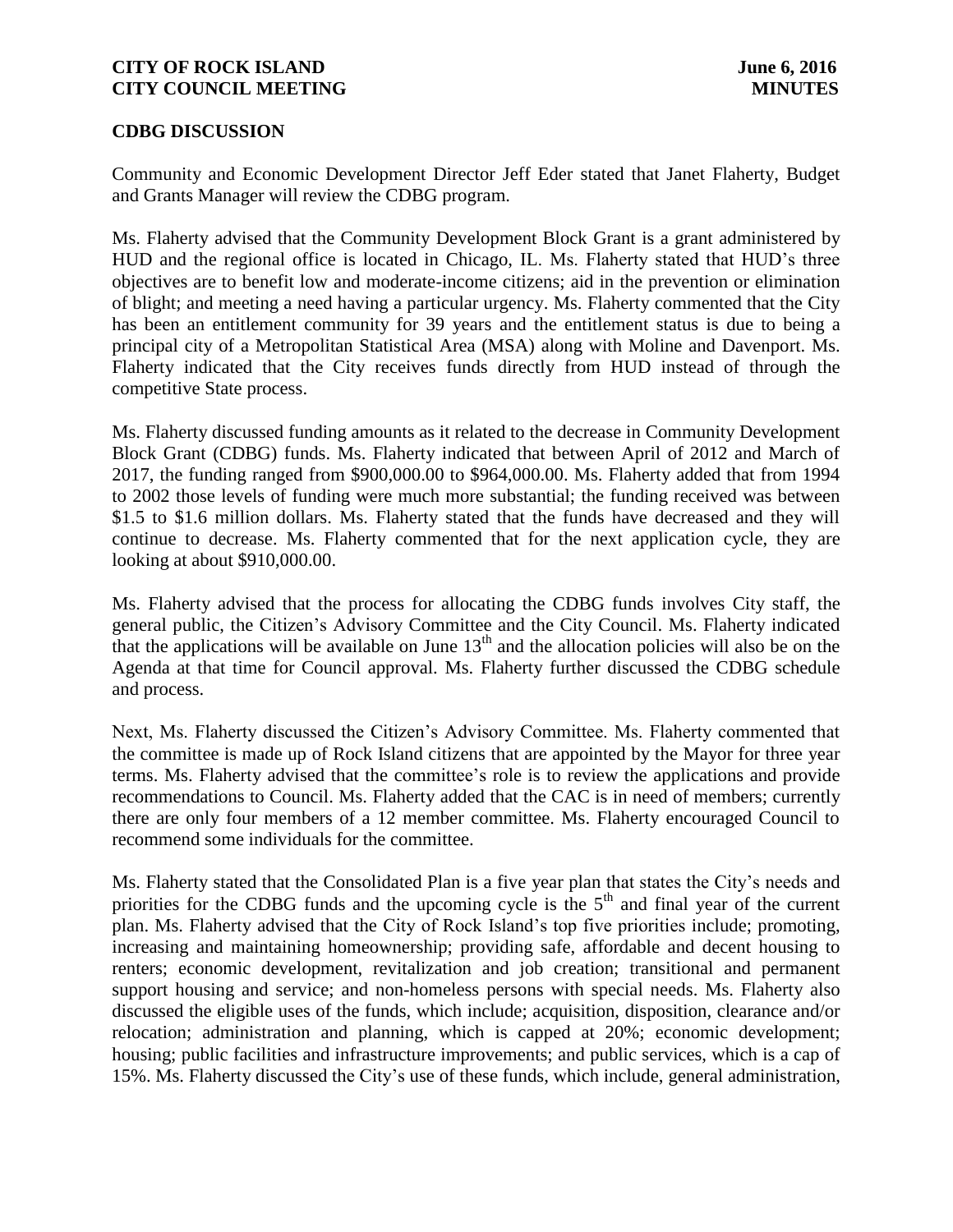CIRLF, code enforcement, Martin Luther King Center, demolition and rehabilitation programs. Ms. Flaherty further discussed these eligible uses.

Ms. Flaherty stated that this summer, under HUD's direction, the City will be updating the policies and procedures manual for the whole CDBG program. Ms. Flaherty added that once complete, it will come back to Council for consideration. In regards to special allocation policies, Ms. Flaherty stated that they are used to kick-off the program and to satisfy HUD's regulations and audit requirements. Ms. Flaherty further discussed this item.

Ms. Flaherty reiterated that CDBG funding has been declining for several years and it will continue to decline in the future. Ms. Flaherty added that the City's entitlement designation could be eliminated in the future due to the City's population being less than 50,000. Ms. Flaherty commented that there is a heavy reliance on CDBG funds for salaries for seven full-time employee levels in the department and those funds are utilized for about seven to nine part-time persons at the Martin Luther King Center. In addition, Ms. Flaherty stated that monitoring requirements for grantees at the regional level have increased. Ms. Flaherty further discussed this item.

Council, Ms. Flaherty, Mr. Griffith and Mr. Eder further discussed the presentation as it related to CDBG funding.

# **ADJOURNMENT**

A motion made by Alderman Tollenaer and seconded by Alderman Clark to adjourn the meeting carried by the following Aye and No vote. Those voting Aye being; Alderman Foley, Alderman Tollenaer, Alderman Hotle, Alderman Schipp, Alderman Austin, Alderman Clark and Alderman Mayberry; those voting No, none. The meeting was adjourned at 6:31 pm.

 $\overline{\phantom{a}}$  , and the contract of the contract of the contract of the contract of the contract of the contract of the contract of the contract of the contract of the contract of the contract of the contract of the contrac

Aleisha L. Patchin, City Clerk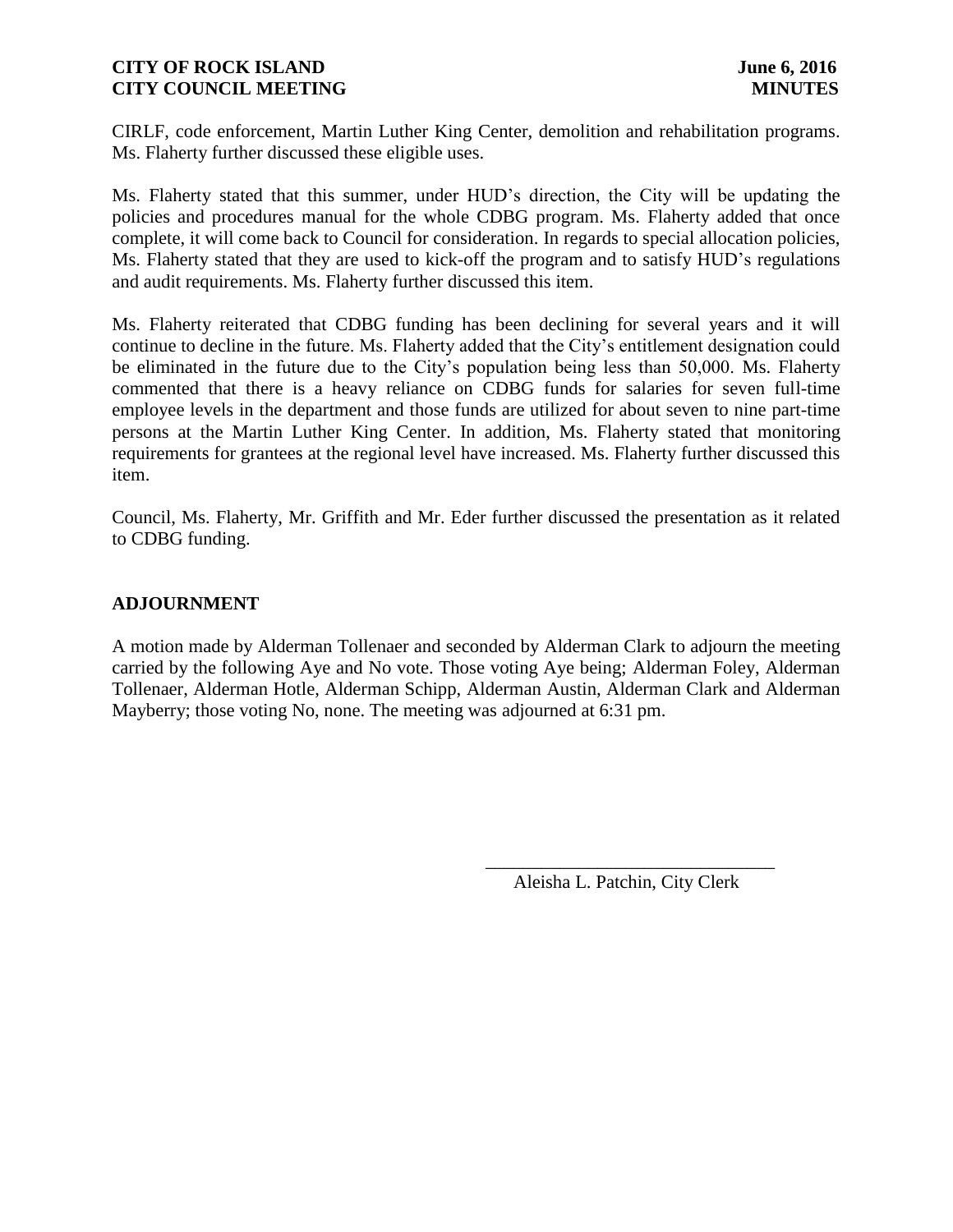Rock Island City Council met in regular session at 6:45 pm in Council Chambers of Rock Island City Hall. Present were Mayor Dennis E. Pauley presiding, and Aldermen P.J. Foley, Stephen L. Tollenaer, Kate Hotle, Joshua Schipp, Charles O. Austin III, Ivory D. Clark and Virgil J. Mayberry. Also present were City Manager Thomas Thomas and City Attorney Dave Morrison.

### Introductory Proceedings

Mayor Pauley called the meeting to order and led in the Pledge of Allegiance. Alderman Hotle gave the Invocation.

### Agenda Item #5 **Minutes of the meeting of May 23, 2016.**

A motion was made by Alderman Austin and seconded by Alderman Mayberry to approve the Minutes of the meeting of May 23, 2016 as printed. The motion carried by the following Aye and No vote; those voting Aye being; Alderman Foley, Alderman Tollenaer, Alderman Hotle, Alderman Schipp, Alderman Austin, Alderman Clark and Alderman Mayberry; those voting No, none.

## Agenda Item #6 **Update Rock Island by Mayor Pauley.**

Mayor Pauley advised that on Saturday, June 11 and Sunday, June 12, 2016 from 10:00 am to 6:00 pm, the Hauberg Center will be having historic tours. Visit the Center for history on the home, photographs, architecture of the prairie style mansion and stories. Call (309) 732-2132 for more information.

Mayor Pauley stated that Mardi Gras in The District returns for its 23<sup>rd</sup> year on Friday, June 10 at 5:00 pm and Saturday, June 11 at 4:00 pm. Catch the spirit and energy of 'The Quarter' in downtown Rock Island for Gumbo Ya Ya 2016. Mayor Pauley commented that Cajun, Zydeco, and Jazz bands will tantalize your ears, while Cajun spiced food will heat up your taste buds. Bead tosses, confetti, feather masks, feather boas and showgirls will complete the Mardi Gras theme. Mayor Pauley noted that Gumbo Ya Ya is held on the Great River Plaza on 2<sup>nd</sup> Avenue between  $17<sup>th</sup>$  and  $19<sup>th</sup>$  Streets in downtown Rock Island. Admission is \$9.00 for a one day ticket, \$14.00 for a two day ticket, and children 12 and under are free. For more information, visit www.gumboyayafestival.com.

Mayor Pauley stated that the Martin Luther King Jr. Center promotes a "Leave No Man Behind" campaign as they prepare for their Prostate Cancer Awareness and Testing Summit. The Summit is to be held on Saturday, June  $25<sup>th</sup>$  from 8:00 am to 12:00 pm at the Martin Luther King, Jr. Community Center in Rock Island. Mayor Pauley stated that the Summit is free and open to the public. Mayor Pauley commented that registration is required and to register, call (309) 732- 2999 or email mlkmail@rigov.org. All registered participants will receive a free breakfast from 8:00 am to 9:00 am. Mayor Pauley noted that the program begins at 9:00 am and includes the free prostate-specific antigen (PSA) blood test for men 40+ years old, face-to-face interaction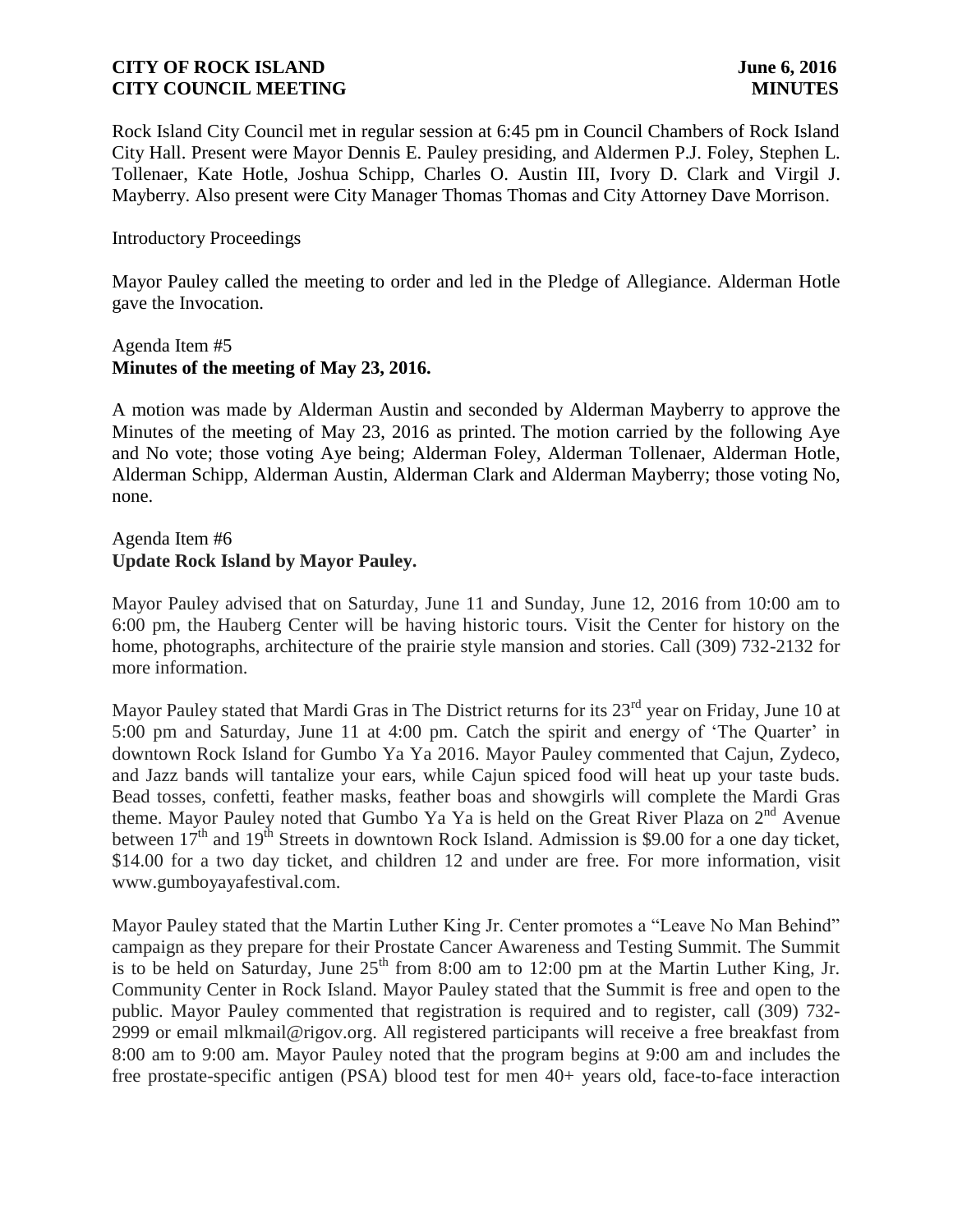with survivors and will hear from a special guest speaker. Those that test will be included for door prizes and giveaways.

Summer means it's time to catch a free show by the Backwater Gamblers Water Ski Show Team. Mayor Pauley stated that the team consists of approximately 150 members ranging in age from one to 67. Skiing members perform acts such as jumping, bare footing, pyramids, swivel, strap doubles and others. Watch them on their home surf at 44<sup>th</sup> Street and the Rock River. Mayor Pauley commented that shows are Wednesdays and Sundays at 6:30 pm. For more information, go to www.backwatergamblers.com.

# Agenda Item #7 **Presentation of the Financial Management Report for March 2016.**

Finance Director Stephanie Masson presented the Financial Management Report for March 2016. Ms. Masson advised that there are four parts to the report, which include; revenue and expenses, analysis of State and local revenue, cash and investments and capital and major projects. Ms. Masson advised that as of March 31<sup>st</sup>, revenue and expenses were each at 18% of budget. Ms. Masson stated that there are some reasons for not being at the 25% target, and that is due to property taxes coming in later in the year and debt service payments are paid in June and December. Ms. Masson stated that it is also due to the timing of grant funds. Ms. Masson indicated that the General Fund is at 21% of budget in regards to revenue, and expenditures are at 23%. Ms. Masson further discussed revenue and expenditures.

Ms. Masson then discussed the analysis of State and local revenue. Ms. Masson noted that there are nine categories and as of March  $31<sup>st</sup>$ , the City was at 24.7% of budget in all the categories. Ms. Masson stated that the income tax is trending higher than budget and the use tax is coming in ahead of budget.

In regards to replacement tax, Ms. Masson discussed the \$168 million dollar error that the IL. Department of Revenue made over a period of two years. Ms. Masson stated that it will affect the City for 2016, 2017 and 2018. Ms. Masson indicated that the City budgeted \$2.8 million dollars for replacement tax, but now it is known that they made the error of about 6% or \$160,000.00 a year. Ms. Masson advised that the City will not see that \$160,000.00 and the City also budgeted too much. Ms. Masson advised that the State will recover the two years of overpayments over the two year period. Ms. Masson and Council further discussed this item.

Ms. Masson stated that the municipal utility tax, telecommunications tax and food and beverage tax are all very close to budget. Ms. Masson noted that the gaming tax is causing the City to run off budget. Ms. Masson stated that they will be monitoring that as they work on the 2017 budget. Ms. Masson indicated that the monthly investment totals for March 2016 were at \$29 million dollars. Ms. Masson further discussed the monthly investment totals and monthly investment interest rates.

Ms. Masson discussed the capital and major project expenditure status report. Ms. Masson pointed out that for 2016, \$46 million dollars was budgeted for capital and major projects with the majority of it being Public Works related projects such as infrastructure in terms of street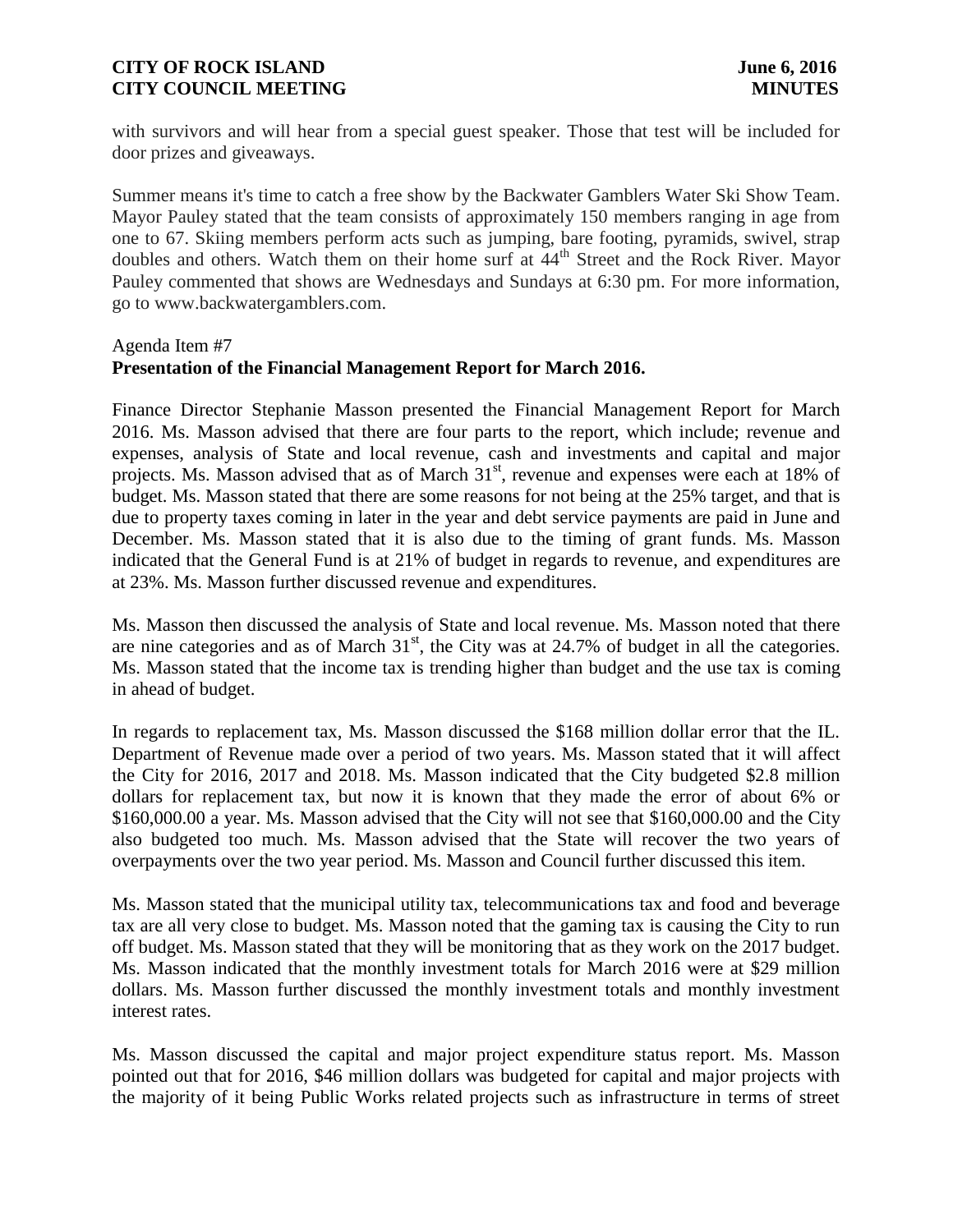resurfacing and replacement. Ms. Masson noted that the biggest project is the \$13 million dollars allocated towards the water treatment facility and there is a lot of sewer related work.

Ms. Masson and Council further discussed the Financial Management Report for March 2016.

#### Agenda Item #8

**A Special Ordinance repealing Special Ordinance No. 075-2013 for granting a special use permit.**

It was moved by Alderman Tollenaer and seconded by Alderman Foley to consider the ordinance.

The motion carried by the following Aye and No vote; those voting Aye being; Alderman Foley, Alderman Tollenaer, Alderman Schipp and Alderman Mayberry; those voting No, Alderman Hotle, Alderman Austin and Alderman Clark.

Note: The second reading will be held on Monday, June 13, 2016.

Agenda Item #9 **CLAIMS**

It was moved by Alderman Austin and seconded by Alderman Tollenaer to accept the following reports and authorize payments as recommended. The motion carried by the following Aye and No vote; those voting Aye being; Alderman Foley, Alderman Tollenaer, Alderman Hotle, Alderman Schipp, Alderman Austin, Alderman Clark and Alderman Mayberry; those voting No, none.

a. Report from the Human Resources Department regarding payment in the amount of \$26,099.90 to City Attorney Dave Morrison of Rock Island, IL for legal services rendered for the month of May.

b. Report from the Human Resources Department regarding payment in the amount of \$1,731.25 to Broadspire of Atlanta, Georgia for Worker's Compensation settlement for Ryan Vidmar.

c. Report from the Public Works Department regarding payment #1 in the amount of \$21,688.20 to Otto Baum Company, Inc. of Morton, IL for services provided for the Rock Island Pump Station Tuck Pointing project.

d. Report from the Public Works Department regarding payment #8 in the amount of \$76,879.35 to Civil Constructors, Inc. of East Moline, IL for services provided for the Farmall Storage Tank project.

e. Report from the Public Works Department regarding payment #16 in the amount of \$621,867.56 to Brandt Construction of Rock Island/Milan, IL for services provided for the  $6<sup>th</sup>$  Avenue Relief Sewer project.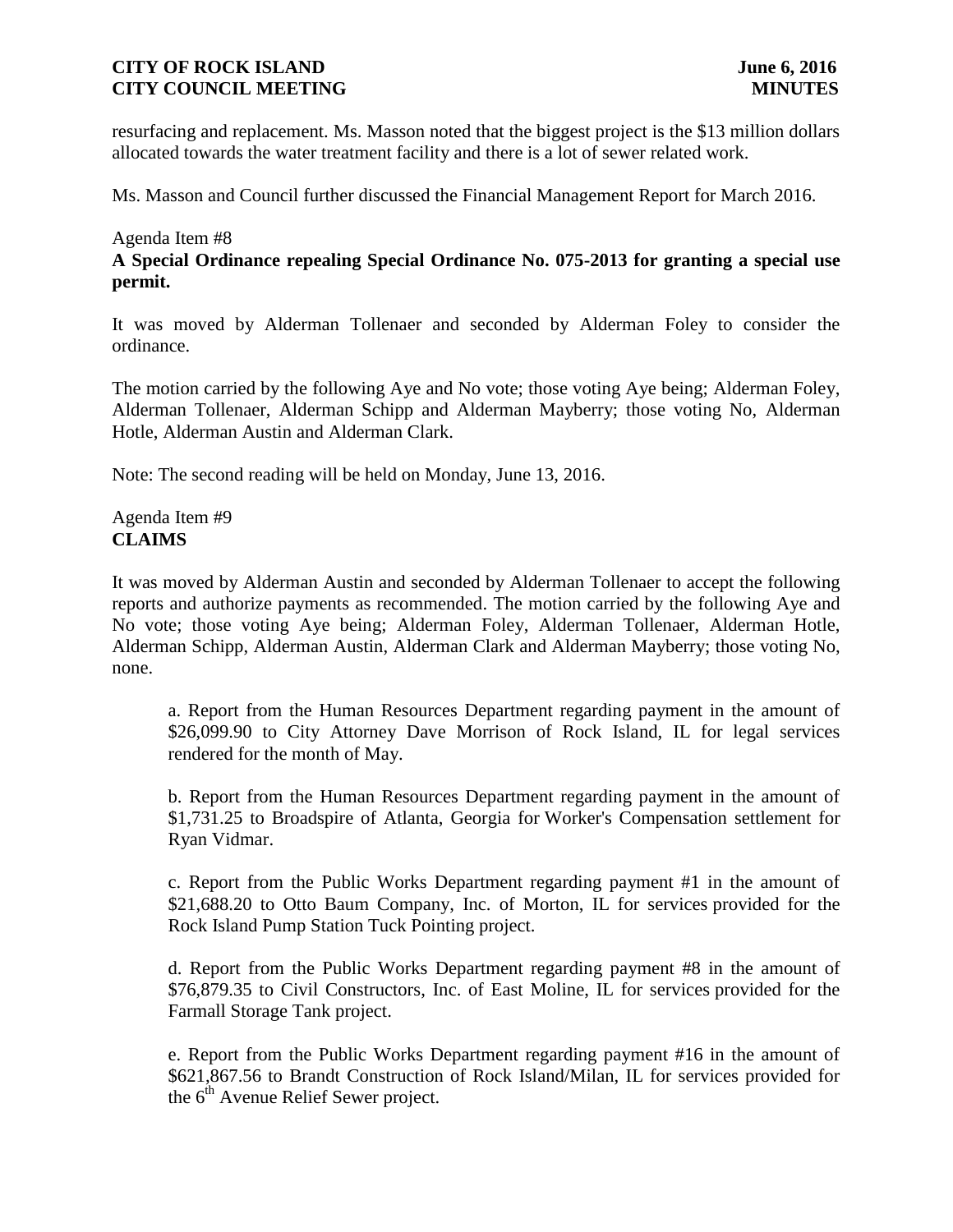#### Agenda Item #10

# **Claims for the weeks of May 20 through May 26 in the amount of \$691,298.82 and May 27 through June 2 in the amount of \$366,196.16 and payroll for the weeks of May 8 through May 22 in the amount of \$1,434,981.64.**

Alderman Clark moved and Alderman Foley seconded to allow the claims and payroll. The motion carried by the following Aye and No vote; those voting Aye being; Alderman Foley, Alderman Tollenaer, Alderman Hotle, Alderman Schipp, Alderman Austin, Alderman Clark and Alderman Mayberry; those voting No, none.

#### Agenda Item #11

**Report from the Community and Economic Development Department regarding a proposal from Usona Development LLC from Bolingbrook, IL for consultant services for the development of HUD CDBG policies and procedures and staff training on HUD's IDIS system in the amount of \$9,390.00.**

Alderman Tollenaer moved and Alderman Austin seconded to approve the proposal as recommended and authorize the City Manager to execute the contract documents. The motion carried by the following Aye and No vote; those voting Aye being; Alderman Tollenaer, Alderman Hotle, Alderman Schipp, Alderman Austin, Alderman Clark and Alderman Mayberry; those voting No, Alderman Foley.

#### Agenda Item #12

## **Report from the Community and Economic Development Department regarding a proposal from Terracon of Bettendorf, IA for an emergency tank removal on the Watchtower Plaza site in the amount of \$11,700.00.**

It was moved by Alderman Tollenaer and seconded by Alderman Hotle to approve the proposal as recommended and authorize the City Manager to execute the contract documents.

Discussion followed. Alderman Tollenaer inquired that when the tank was found, why wasn't the paperwork done first before the excavator came in and removed the tank.

Community and Economic Development Director Jeff Eder stated that this is not the first underground tank that has been found on a City project. Mr. Eder explained that once a tank is found, the Office of the State Fire Marshal has to be notified and you have to get their permission to remove the tank. Mr. Eder added that they have to come on the site and monitor the tank being removed and that is why it takes so long. Mr. Eder advised that once the tank was found, staff started the paperwork; it takes the State of Illinois a while to get through all of the paperwork.

Council further discussed this item as it related to funding streams concerning the underground storage tank.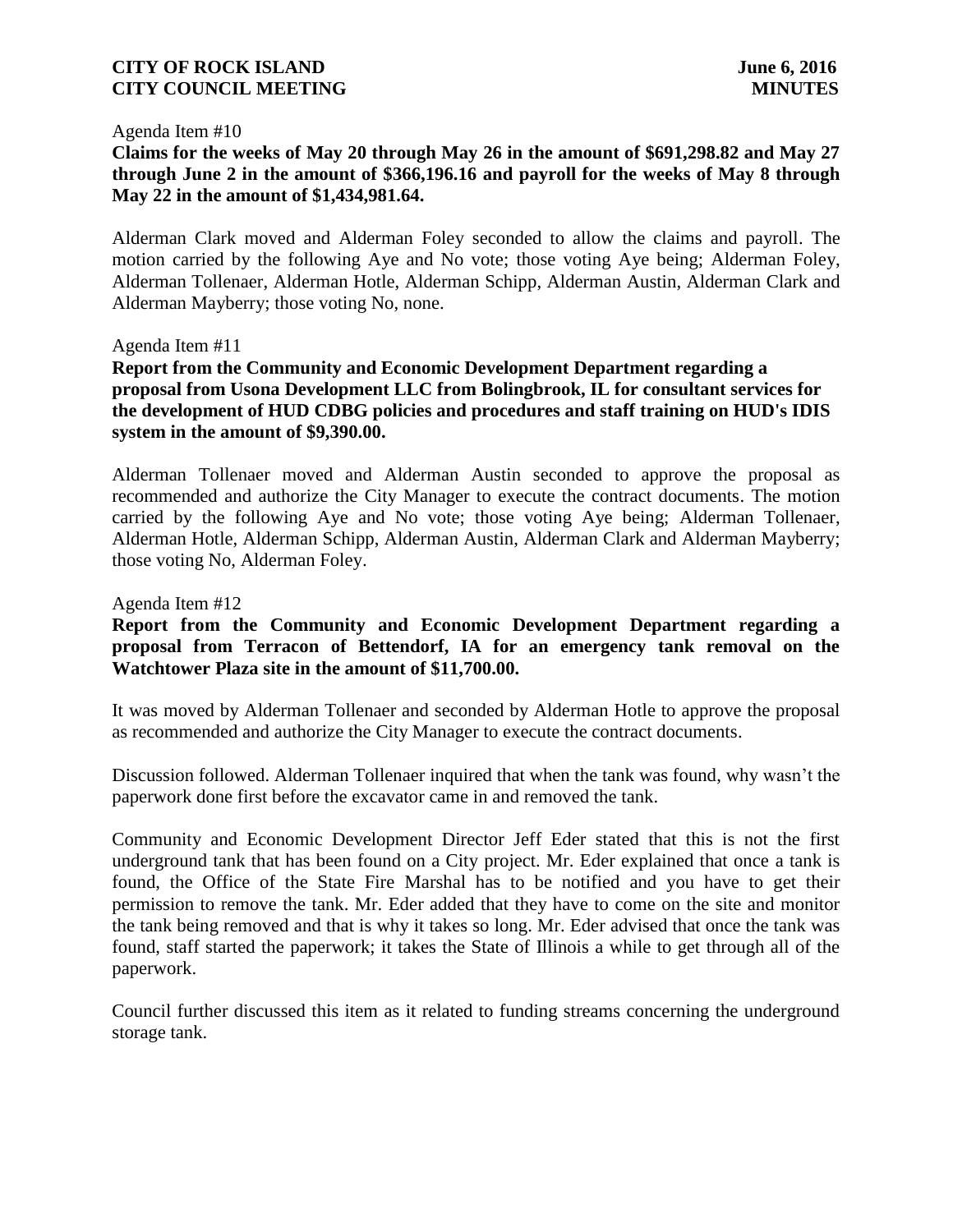After discussion, the motion carried by the following Aye and No vote; those voting Aye being; Alderman Foley, Alderman Tollenaer, Alderman Hotle, Alderman Schipp, Alderman Austin, Alderman Clark and Alderman Mayberry; those voting No, none.

### Agenda Item #13 **Report from the Police Department regarding a Memorandum of Understanding for the 2016 Justice Assistance Grant.**

Alderman Hotle moved and Alderman Schipp seconded to approve the memorandum of understanding as recommended and authorize the Mayor, City Clerk and City Attorney to execute the contract documents. The motion carried by the following Aye and No vote; those voting Aye being; Alderman Foley, Alderman Tollenaer, Alderman Hotle, Alderman Schipp, Alderman Austin, Alderman Clark and Alderman Mayberry; those voting No, none.

### Agenda Item #14

**Report from the Public Works Department regarding the 2016 Sewer Cleaning and Televising Program maintenance contract, recommending to extend the 2015 Sewer Cleaning and Televising Program maintenance contract with Chicago Trenchless Rehabilitation, Inc. of Niles, IL in order to perform the required maintenance through 2016.**

It was moved by Alderman Hotle and seconded by Alderman Schipp to approve the extension as recommended.

Discussion followed. Alderman Schipp inquired as to whether the City is still doing the televising of lines in-house, and does the City still have a camera truck.

Public Works Director Randy Tweet stated that they still do televising of the lines; but this is used for larger lines because the City doesn't really have the capability to clean them that well. Mr. Tweet added that they have a camera truck in-house.

After discussion, the motion carried by the following Aye and No vote; those voting Aye being; Alderman Foley, Alderman Tollenaer, Alderman Hotle, Alderman Schipp, Alderman Austin, Alderman Clark and Alderman Mayberry; those voting No, none.

#### Agenda Item #15

# **Report from the Martin Luther King Center regarding a proposed lease agreement with Two Rivers YMCA for occupying space in the King Center for Fiscal Year 2016/2017.**

Alderman Clark moved and Alderman Mayberry seconded to approve the proposed lease agreement as recommended and authorize the City Manager to execute the contract documents.

Discussion followed. Mayor Pauley inquired upon Martin Luther King Center Director Jerry Jones to explain this item.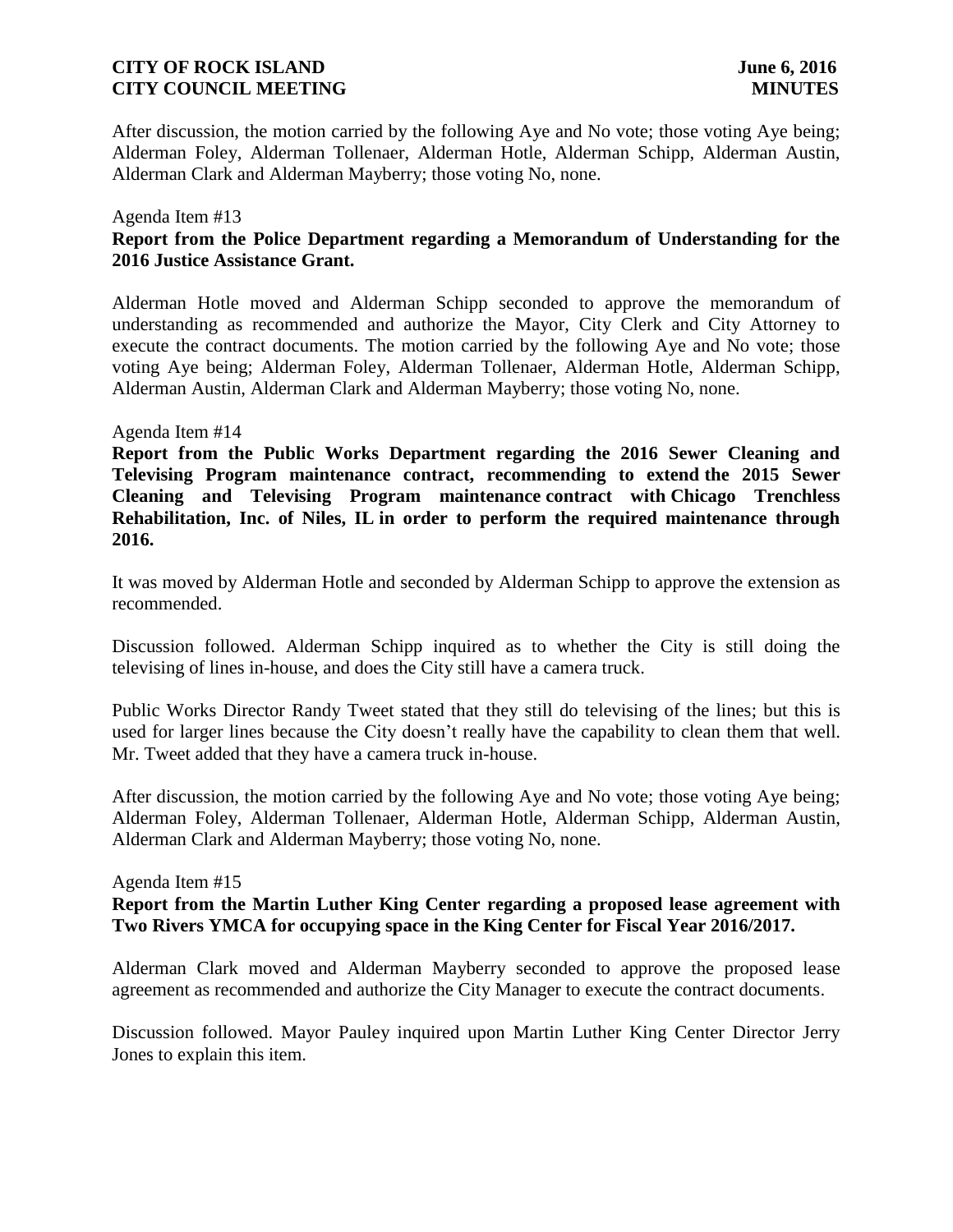Mr. Jones stated that Two Rivers YMCA had expressed interest in enhancing their presence in Rock Island by partnering again with the King Center. Mr. Jones advised that in the past, they have been a great partner with the King Center on a variety of programs that are specific to youth. Mr. Jones added that considering their desire to be a great resource to this community and the King Center's desire to have a good partner, they will be leasing space in the facility.

Alderman Austin inquired as to what programs the Two Rivers YMCA will be involved with. Mr. Jones stated that at this time, there are not any specific programs that are being targeted.

Michael Wennekamp, CEO of the Two Rivers YMCA stated that for many years, the YMCA has been involved in various afterschool programs in Rock Island and the YMCA is currently at 11 different sites impacting children that range from kindergarten to high school seniors. Mr. Wennekamp advised that those programs will be strengthened through gained efficiency and enhanced collaboration as a result of our physical presence within the Martin Luther King Center. Mr. Wennekamp noted that those programs include; Y Solutions, Y Winners and Before and After School Childcare. Council and Mr. Wennekamp further discussed this item.

After discussion, the motion carried by the following Aye and No vote; those voting Aye being; Alderman Foley, Alderman Tollenaer, Alderman Hotle, Alderman Schipp, Alderman Austin, Alderman Clark and Alderman Mayberry; those voting No, none.

#### Agenda Item #16

# **Report from the Community and Economic Development Department regarding a proposal from Quad City Arts of Rock Island, IL for the Sculpture in The District Program.**

Alderman Tollenaer moved and Alderman Hotle seconded to approve the proposal as recommended and authorize support of the program in the amount of \$7,000.00. The motion carried by the following Aye and No vote; those voting Aye being; Alderman Foley, Alderman Tollenaer, Alderman Hotle, Alderman Schipp, Alderman Austin, Alderman Clark and Alderman Mayberry; those voting No, none.

#### Agenda Item #17

# **Report from the Traffic Engineering Committee regarding a request from Italo Milani to ban parking on the west side of 29th Street from 12th to 13th Avenue.**

Alderman Hotle moved and Alderman Schipp seconded to approve the request as recommended and refer to the City Attorney for an ordinance.

Discussion followed. Alderman Clark stated that he would be abstaining from this item.

Alderman Schipp stated that the City will continue to see an issue in the College Hill area with parking. Alderman Schipp commented that we need to begin to take the issue of off-street parking in the College Hill area seriously.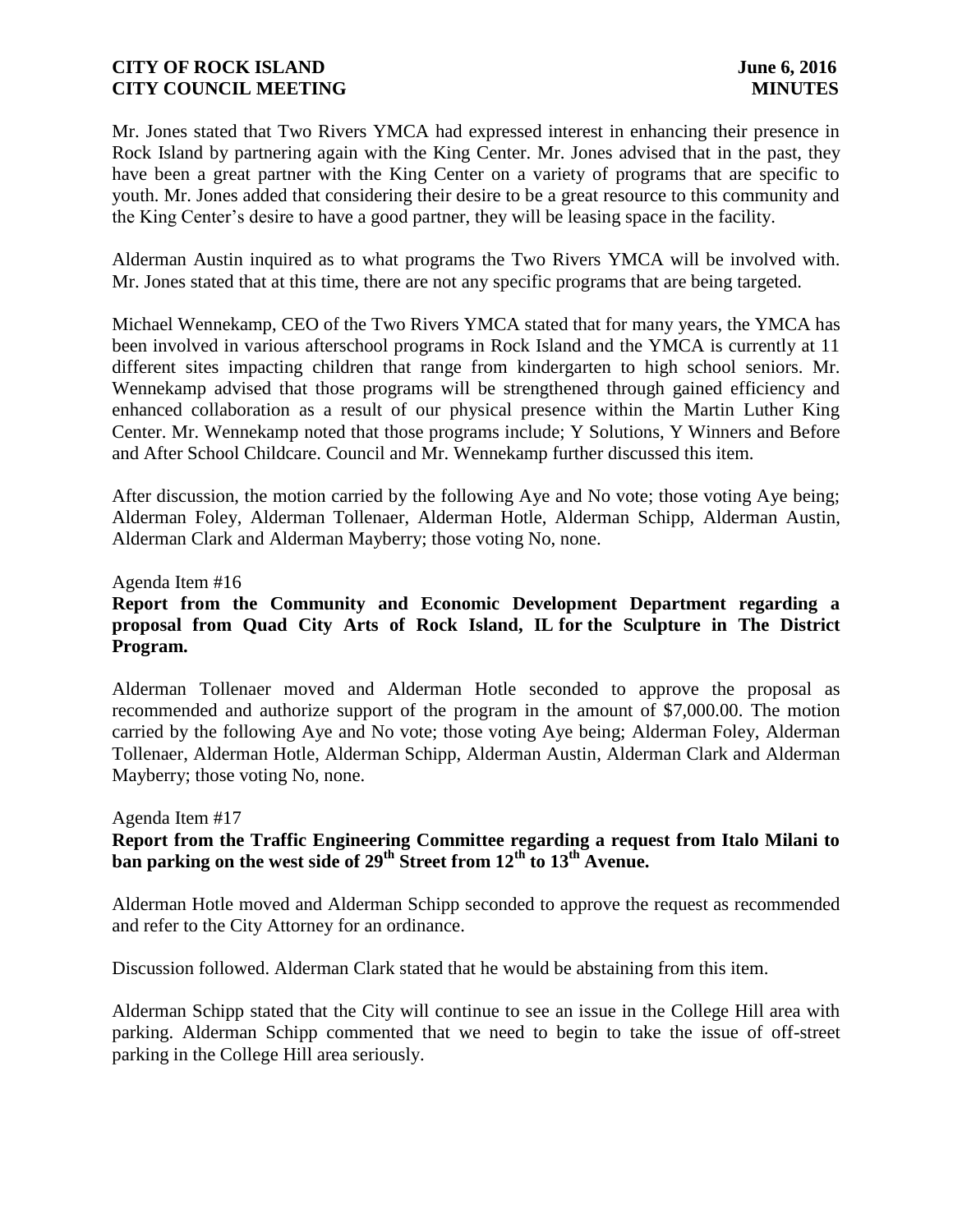After discussion, the motion carried by the following Aye and No vote; those voting Aye being; Alderman Foley, Alderman Tollenaer, Alderman Hotle, Alderman Schipp, Alderman Austin and Alderman Mayberry; those voting No, none. Alderman Clark abstained.

### **Agenda Item #18 and #19**

Alderman Foley moved to approve the appointment and reappointments as recommended for Items 18 and 19, Alderman Hotle seconded. The motion carried by the following Aye and No vote; those voting Aye being; Alderman Foley, Alderman Tollenaer, Alderman Hotle, Alderman Schipp, Alderman Austin, Alderman Clark and Alderman Mayberry; those voting No, none.

Agenda Item #18

## **Report from the Mayor regarding an appointment and reappointment to the Sunset Marina Boaters Advisory Committee.**

Mr. Allen Shay was appointed to the Sunset Marina Boaters Advisory Committee as a representative for the 300 Dock with a term expiring on June 1, 2019.

Mr. Randall McMurray was reappointed to the Sunset Marina Boaters Advisory Committee as an at-large representative with a term expiring on June 1, 2019.

Agenda Item #19

### **Report from the Mayor regarding reappointments to the Human Rights Commission**.

Linda Golden and Morten Wa byaombe were reappointed to the Human Rights Commission for three year terms expiring in June 2018.

Agenda Item #20

**Report from the City Clerk regarding a request from Timothy Newsone of 417 9th Street for a Street Closing at 9th Street between 4th and 5th Avenue; along with a Sound Amplification permit for a Birthday Party to be held on Saturday, June 11, 2016 from noon to 9:00 pm.**

Alderman Clark moved and Alderman Tollenaer seconded to approve the requests as recommended. The motion carried by the following Aye and No vote; those voting Aye being; Alderman Foley, Alderman Tollenaer, Alderman Hotle, Alderman Schipp, Alderman Austin, Alderman Clark and Alderman Mayberry; those voting No, none.

Agenda Item #21

### **Report from the City Clerk regarding a request from the Rock Island Moose Lodge to hold an outdoor event on Saturday, June 25, 2016 from 3:00 pm to 11:00 pm at 4410 9th Street.**

Alderman Tollenaer moved and Alderman Foley seconded to approve the event as recommended, subject to complying with all liquor license regulations and subject to being closed down early if noise complaints are received. The motion carried by the following Aye and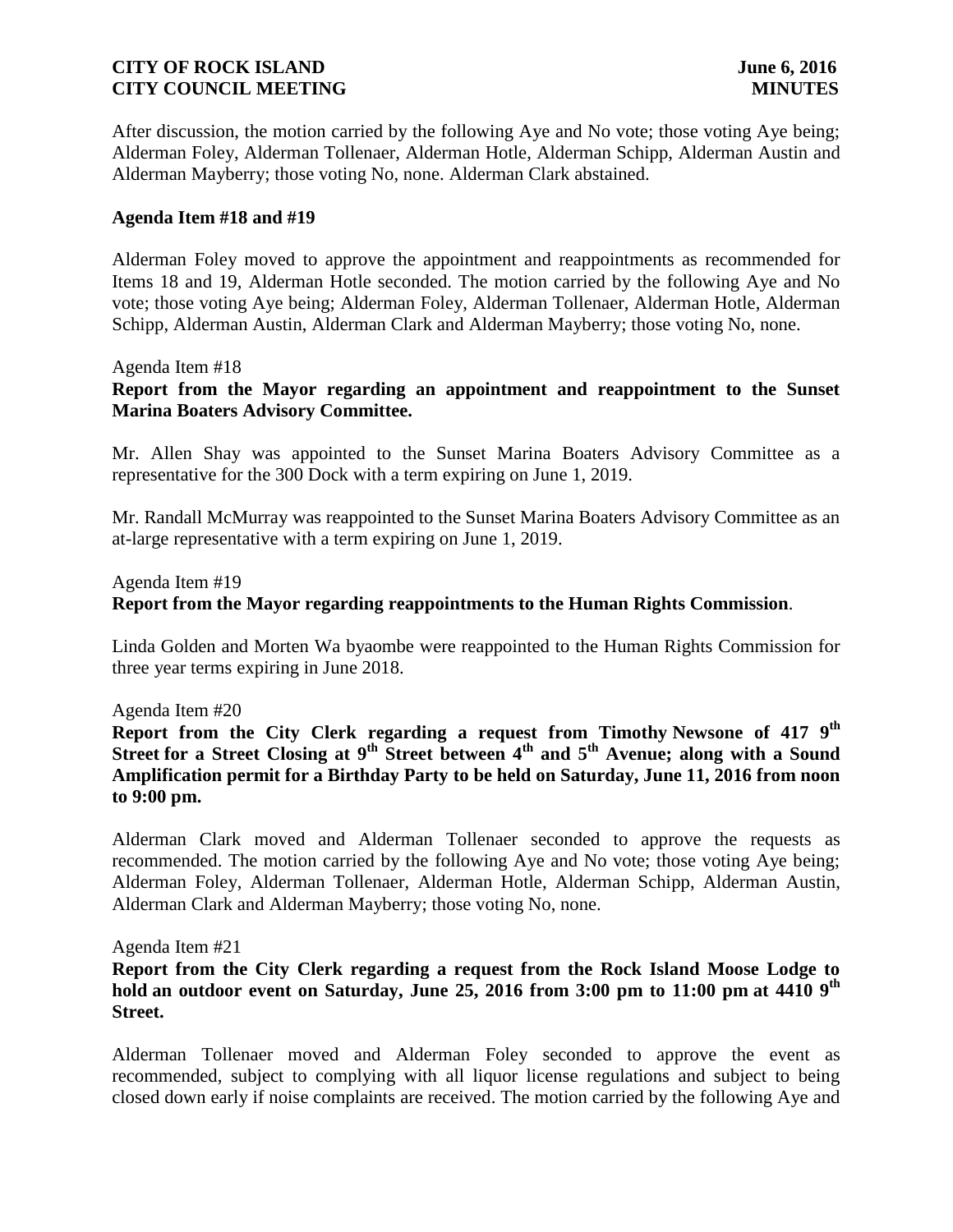No vote; those voting Aye being; Alderman Foley, Alderman Tollenaer, Alderman Hotle, Alderman Schipp, Alderman Austin, Alderman Clark and Alderman Mayberry; those voting No, none.

#### Agenda Item #22

# **Report from the City Clerk regarding a request from John Norris of J & M Displays for a pyrotechnic display permit for fireworks to be held on Saturday, July 30, 2016 at approximately 8:30 pm at Jumer's Casino and Hotel at 777 Jumer Drive**.

It was moved by Alderman Foley and seconded by Alderman Hotle to approve the request as recommended, and temporarily waive Article I of Chapter 10: Sec. 10-9 (a) of the Code of Ordinances to allow for the issuance of a pyrotechnic display permit and authorize the Fire Marshal to issue the permit. The motion carried by the following Aye and No vote; those voting Aye being; Alderman Foley, Alderman Tollenaer, Alderman Hotle, Alderman Schipp, Alderman Austin, Alderman Clark and Alderman Mayberry; those voting No, none.

### Agenda Item #23

**Report from the City Clerk regarding a request from Joan Vogelgesang on behalf of Christian Care to close off the alley between Christian Care (2209 3rd Avenue) and the Navarro Canoe Co. (2219 3rd Avenue) and a portion of 3rd Avenue in front of Christian Care for their 100th Centennial Celebration to be held on Saturday, September 17, 2016 from 8:00 am to 4:00 pm.**

Alderman Hotle moved and Alderman Clark seconded to approve the requests as recommended. The motion carried by the following Aye and No vote; those voting Aye being; Alderman Foley, Alderman Tollenaer, Alderman Hotle, Alderman Schipp, Alderman Austin, Alderman Clark and Alderman Mayberry; those voting No, none.

### Agenda Item #24 **Other Business.**

Mayor Pauley stated that this past Friday from 1:00 pm to 5:00 pm and Saturday from 8:00 am to 5:00 pm, Council held the Strategic Planning sessions at the Rock Island Police Department. Mayor Pauley advised that after much discussion, the top six priorities for this next year include; 1. Street Infrastructure Plan and Funding Mechanism; 2. Walmart Development: Final Agreement and Construction; 3. Outparcel Development at Walmart Site: Investment Commitment; 4. Kmart Site Redevelopment: Direction; 5. Parks and Recreation: Needs Assessment, Reorganization and Facilities Plan; and 6. Retail Attraction: Contract and Business Commitment.

Mayor Pauley stated that six high priorities were selected, which include; 1. Body Cameras: Policy/Guidelines, Storage and Funding; 2. Downtown Business Attraction: Strategy and Business Commitment; 3. 2<sup>nd</sup> Avenue Project: Grant, Plan Direction and Funding; 4. Zoning Ordinance Change: Mayor and City Council Responsibility; 5. Alley Paving Program Enhancement: Project Priority and Funding Level; and 6. College District Redevelopment: Plan Update, Property Acquisition, Off-Street Parking and Proposed Project.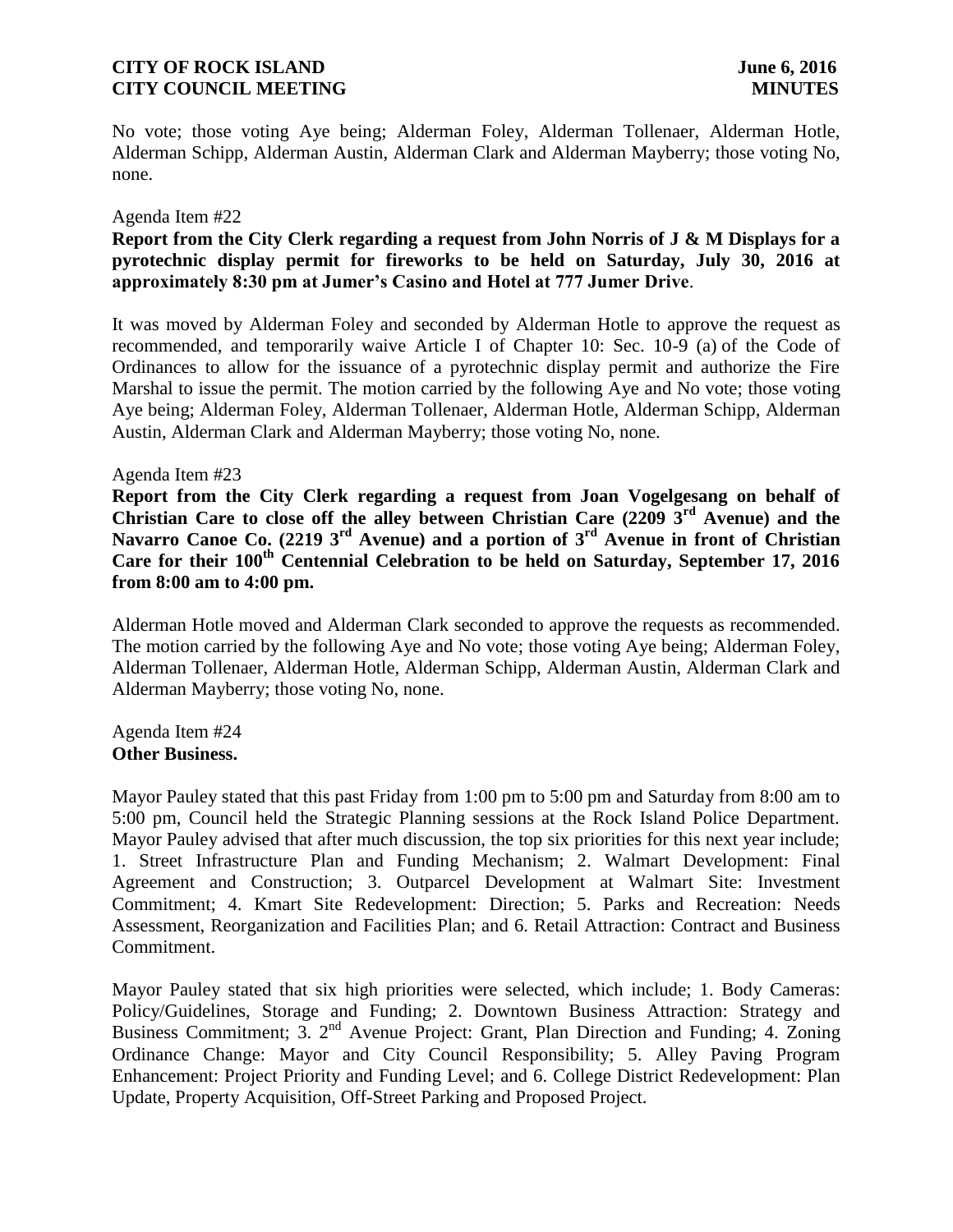Mayor Pauley advised that even though these are the main items that the City will be working on for the next year, other items that come up will have importance at any time and direction will be redirected as needed to do everything that needs to be done for the City of Rock Island. Mayor Pauley noted that the main thing that will be worked on is the street infrastructure plan with a funding mechanism to do this over a period of time.

Alderman Hotle reminded everyone that nominations are still needed for Citizen of the Year in several categories such as Honorary, Education and Individual. Alderman Hotle added that the deadline is June  $10<sup>th</sup>$ . Alderman Hotle encouraged everyone to nominate someone they feel is deserving of the award.

Alderman Austin stated that tomorrow evening is the first Starlight Revue concert at Lincoln Park. Hy-Vee will have dinner available and the concert starts at 7:00 pm and includes River City 6 Jazz.

Mr. Rich Nunez of Rock Island stated that he received a letter from the City Engineer about his rain garden that had been approved by Council several years ago. Mr. Nunez stated that the letter said that the City wants him to chop the rain garden down to 18 inches in height when it is already fully grown. Mr. Nunez advised that if it is chopped down to what the City Engineer recommended, it would cease to become a functional rain garden. Mr. Nunez stated that each year is a learning curve on how to treat the rain garden, how to trim it and how to keep it to where it doesn't pose an issue, but at the same time, it allows for a lot of natural grasses and flowers to flourish. Mr. Nunez stated that he would like the opportunity to keep working with the City of Rock Island with the rain garden program that has been established at Radical Effect Brewerks on  $14<sup>th</sup>$  Avenue.

Alderman Schipp stated that he and Mr. Nunez had discussions about this issue. Alderman Schipp added that the complaints have been somewhat limited from the individuals that are complaining in terms of their understanding of what it is they are seeing. Alderman Schipp commented that the sticking point in regards to the height of the plants is about the line of sight coming out of the alley onto 14<sup>th</sup> Avenue. Alderman Schipp advised that on a busy day, cars can go rather deep with the on-street parking on  $14<sup>th</sup>$  Avenue and if someone is pulling out of the alley way, it is not an issue of the plants blocking the line of sight, it is the intersection and onstreet parking that is really the source of the issue for the line of sight complaints.

Alderman Foley stated that he didn't think it was the plants and agreed with Mr. Nunez and Alderman Schipp. Mr. Nunez discussed the pictures of the plants (rain garden) on 14<sup>th</sup> Avenue in regards to this issue.

Mayor Pauley inquired upon Mr. Nunez to continue to work with Alderman Schipp on this issue. Council further discussed this issue.

Mr. Vince Thomas of 1000 21<sup>st</sup> Street in Rock Island, IL discussed the fire station at Douglas Park. Mr. Thomas discussed various scenarios in regards to raising money to preserve the fire station. Mr. Thomas stated that the fire station should be saved because there is a lot of history there and the building needs to be preserved.